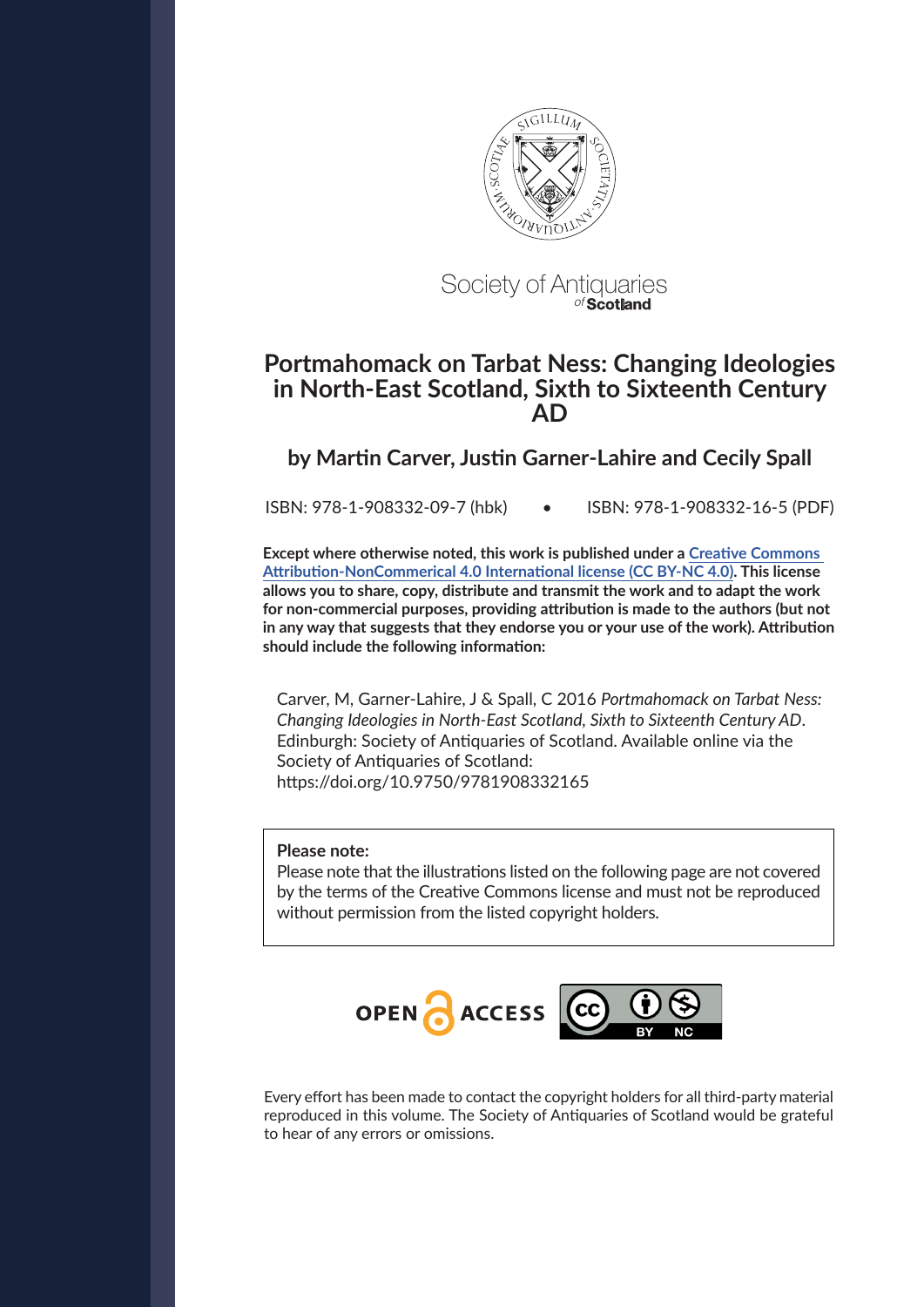

Society of Antiquaries of **Scotland**

# **Portmahomack on Tarbat Ness: Changing Ideologies in North-East Scotland, Sixth to Sixteenth Century AD**

**by Martin Carver, Justin Garner-Lahire and Cecily Spall**

ISBN: 978-1-908332-09-7 (hbk) • ISBN: 978-1-908332-16-5

**We are grateful to the following for permission to reproduce images, and remind readers that the following third-party material is not covered by the Creative Commons license. Permission must be sought to reproduce all material listed below. The following is the final and correct list of picture credits, and supersedes those listed on p xii of the book's preliminary materials.**

**Any material not listed below are © University of York and FAS Heritage, from whom permission must be sought to reproduce the images.**

Kerstin and Ian Keillar: 1.9, 5.10.7; Tomás Ó Carragáin: 5.3.49b; Tarbat Historic Trust: 5.7.10a; Stadtsbibliothek Nurnberg: 5.6.16c; Shirley Curtis-Summers: 3.25, 5.2.7; Sackler Library in Oxford (Bodleian Libraries): 5.3.48a; Royal Library of Copenhagen: 5.6.16B; Niall Sharples (illustration by Ian Dennis): 5.9.4; National Museums Scotland: 5.7.9a, 5.7.9b, 6.5d, 6.26; National Museums Scotland (photo by T.E. Gray): 5.3.3, 5.3.4, 5.3.5, 5.3.7, 5.3.8, 5.3.9; Corpus of Anglo-Saxon Stone Sculpture: 5.3.48d, 5.3.50a, 5.3.48b, 5.3.48e, 5.3.50b; Jesse Meyer, Pergamena Parchment and Leathers, Montgomery, NY: 5.6.16f; Eleanora Destefanis: 5.3.46; Ewan Campbell (illustration by Howard Mason): 4.23 (middle right); David Longley and Lloyd Laing: 4.23 (bottom right); Archaeological Consultancy Services Ltd and Neil Carlin: 4.4; University of Aberdeen: 5.3.10 (bottom right); National Monuments Service Dept. of Culture, Heritage, and the Gaeltacht; 5.3.49c; Historic Environment Scotland (T.E. Gray Collection): 1.8, 5.3.10, 5.3.13, 5.3.15, 5.3.16, 5.3.18, 5.3.26, 5.3.27, 5.3.43, 5.3.52, 5.8.2; Historic Environment Scotland (Ian G Scott Collection): 5.3.2, 5.3.5, 5.3.10, 5.3.15, 5.3.32, 5.3.44, 5.3.51, 5.3.53; Historic Environment Scotland: 5.10.9b, 5.10.9c; Crown Copyright: HES: 1.4, 5.4.1; HES (RAF Air Photographs Collection): 4.11; Staatsbibliothek Bamberg: 5.6.16a; National Museum of Ireland: 5.7.10c, 5.7.11; Gemeindebibliothek Mals: 5.3.46 (bottom left); Crown Copyright PART: 2.3, 2.4, 2.5, 2.7, 2.8, 2.18, 2.23, 3.1, 3.2, 3.4, 3.9, 3.14, 3.15, 3.17, 3.18, 3.19, 3.20, 3.28, 4.1, 4.6, 4.7, 4.9, 4.12, 4.13, 4.14, 4.24, 4.25, 4.26, 4.30, 5.1.1, 5.2.1, 5.3.11, 5.4.2, 5.5.1, 5.5.2, 5.5.3, 5.5.7, 5.5.9, 5.7.1, 5.7.3, 5.8.1, 6.1, 6.2, 7.1, 7.20, 7.24, 7.25; Crown Copyright WHOLE: 7.33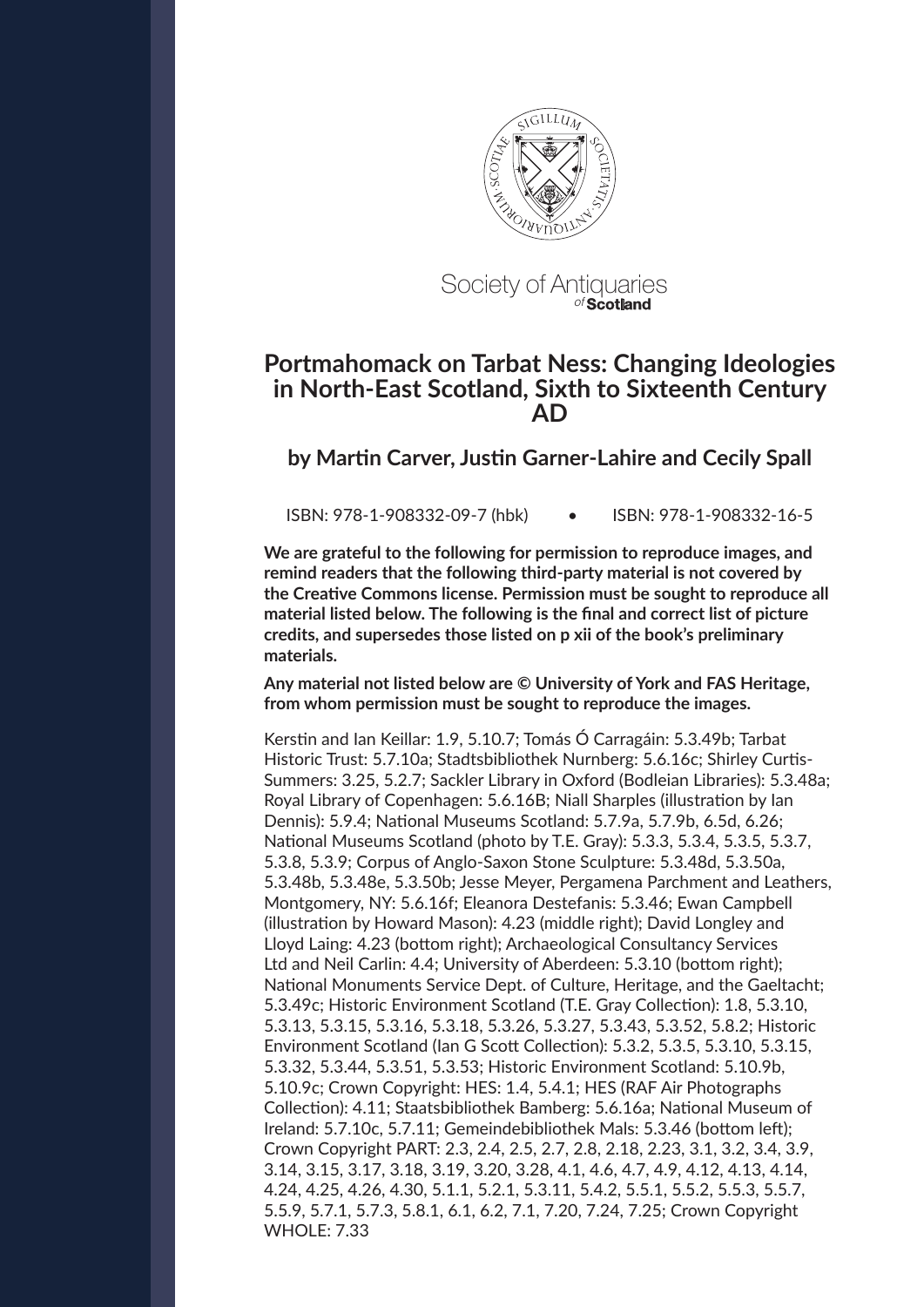# Chapter 8

# Connections

#### **Introduction**

<span id="page-2-0"></span>In this book Portmahomack appears as a beacon of change, in the sense that each of its four major settlements, together with the long coda of its consecutive churches, mark pivotal moments in which politics and the economy set off in a new direction. Previous accounts of this story have tended to give the monastic phase the primacy, and for us today it probably remains the most prominent episode in the story. In reality the monastic moment may have been fleeting. What came before, and what happened after, do more than give a chronological context for one outstanding achievement. The materiality of the Portmahomack sequence suggests that the political mood changed frequently and resulted in peaks of investment followed by reaction or relapse. The family estate, with settlement and cemetery, had a brief existence in the mid-sixth to late seventh century before it was superseded, perhaps through endowment, by the massive development of the monastery. This establishment lasted a little more than a century (the eighth), before it was not so much destroyed as redirected by a Viking raid. The manufacturing and trading agenda of the new settlement lasted less than a century (the ninth). Its farmers persevered longer, but by the eleventh there were few material signs of activity at Portmahomack, apart from the occasional interment and the burial of some silver rings. With the dedication of a parish church in the twelfth century, a new era began, but it inaugurated no long-term stability. A fishing village flourished in the thirteenth century, and a colony of ironworkers served a large community in the fifteenth ([Illus 8.1\).](#page-3-0) The Reformation changed all that again, reordering the church and redeploying its population to the present port.

Our investigation clearly did not chronicle every eventuality in the locality or the region, so do these 'peaks' mislead us into claiming generalities? The reported changes argue principally from material culture, so offer reports no less vivid, but no less partial, than documentary history. But their value may still find some application beyond the thousand-year history of an iconic fishing village. Broader relevance may be tested by examining how far the people of Portmahomack were in contact with others; whether their remoteness was more apparent than real, their experience isolated. The aim is both to assess the historical utility of our narrative and to see if it can be in some measure explained. This chapter, drawing on the conclusions presented in Chapters 4–7, reflects briefly on the connections of each of our communities with their locality, and with their wider world.

# **Mobility**

We start with positive expectations. In the period with which we are mainly concerned, the sixth to sixteenth century, the people of Tarbat are of mixed descent, their responses to events widely informed. Archaeologically, cultural references and stable isotopes encourage us to accept a persistent mobility of peoples, and of ideas. In the twenty-nine samples taken from burials at Portmahomack, incomers outnumber the locally born by five to one. Most of the arrivals before the ninth century are from south and east Britain. People from the west coast appear occasionally in the early medieval population, but it is from the fifteenth century that they come in numbers. Culturally, sixth- to eighthcentury Tarbat is part of the insular world. The seventh-century horse mount has its nearest parallel at Sutton Hoo in south-east England. The monastic arts make reference to works of art found in Ireland, Northumbria, Mercia and west-coast Scotland, but there is a substrate of taste in the sculpture reaching into Strathclyde and south-west Britain. In the ninth century, the Norse left a violent calling card, but two men already in the cemetery were Scandinavians and commemorated in the manner of orthodox monks. In the ninth century an Anglo-Saxon horn mount finds its way to [Burghead](https://canmore.org.uk/site/16190) (Graham-Campbell 1973). In the eleventh century, there are coins from England and France in circulation on Tarbat Ness. The first pottery to arrive in the Middle Ages comes from Yorkshire. Traffic moves as readily up and down the east coast by ship, as it does between east and west using the Great Glen and its portages (McCullough 2000; Phillips 2006). From the time of the eighth-century monastery, if not before, Picts, Britons, Scots, Irish, English and Norse, and no doubt others besides, are potentially active in the Moray Firth.

#### **Prehistoric to Pictish transitions**

There are Bronze Age sites on the Tarbat peninsula, but the Middle Iron Age there awaits definition. There are few Roman finds (Digest 8), so we have difficulty aligning with that transition to Pictishness being chronicled by Fraser Hunter at [Birnie](https://canmore.org.uk/site/158983) (2007, 51). There, two hoards of Roman coins were deposited in the late second/early third century AD in an Iron Age settlement of turf-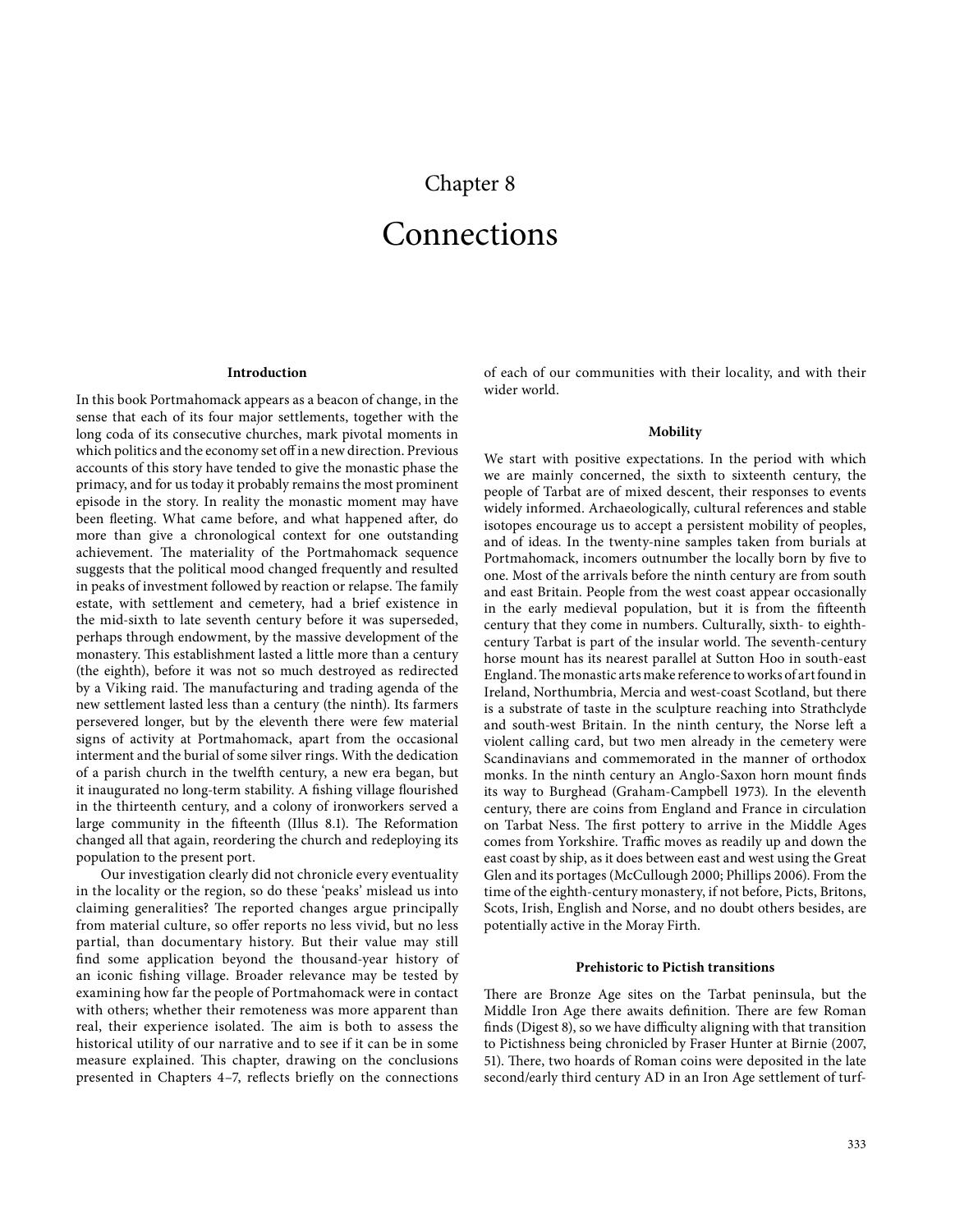<span id="page-3-0"></span>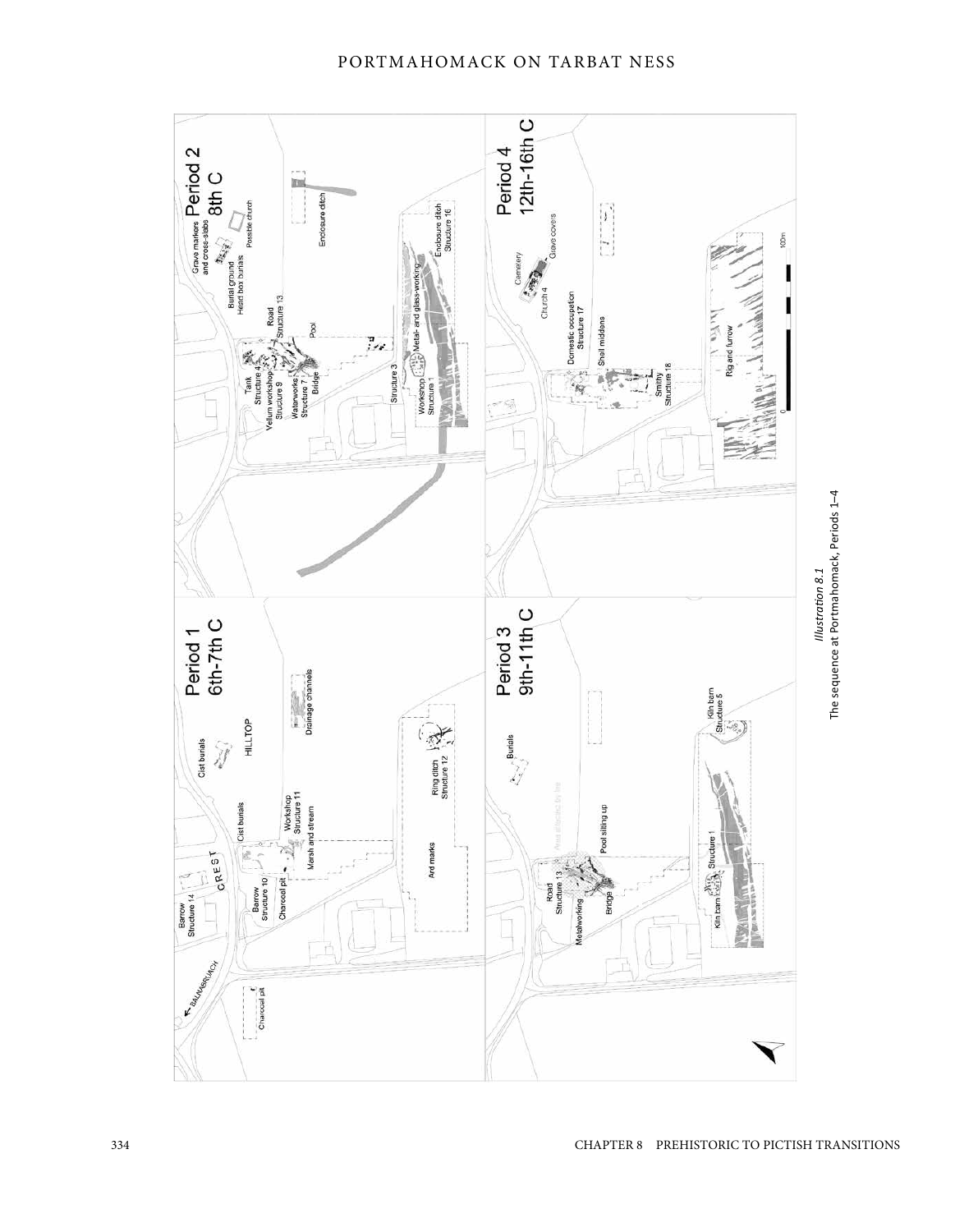<span id="page-4-0"></span>begun a shift from locally based power (as at Birnie) to fortified centres in the fifth/sixth century (Hunter 2007, 32, 54). This move to the ramparts has been endorsed by new research, exposing a varied typology of fortified hilltop and coastal sites in this period over wider Aberdeenshire (Cook 2011).

Note that the seeing of the seen in the seen to the set of the set of the set of the set of the set of the set of the set of the set of the set of the set of the set of the set of the set of the set of the set of the set The chronological framework adopted here ends the Middle Iron Age about 400, and the Late Iron Age about 650 (Maldonado 2011, 98, 123, 127), this latter period also being named 'early Pictish' on the grounds that it is coincident with the appearance of the incised symbol stones. Thanks to the revelations at the high-status ritual centre excavated at Rhynie, Aberdeenshire, which originally contained nine of these symbol stones, we can be reasonably certain that this iconographic system was established in a non-Christian society in the fifth to seventh century, even if Christianity subsequently adopted some of its imagery (Gondek & Noble 2010; Noble et al 2013; Carver 1999a). These stones may have been erected in response to incoming Christians: 'the stones lack Christian iconography and may have been erected as a pagan reaction against the influence of these new beliefs, whether due to the successes of the sub-Roman or the Columban church' (Foster 1996, 79, moderated by idem 2004, 75–6; revived by Clarke 2007 and Fraser & Halliday 2011, 327, 330). However, the Rhynie site suggests that Picts needed no prompting from Christianity to create their own cult sites and symbolic language, their investment in monuments promoting their own cosmology rather than emulating that of the neighbours. In this, their spiritual trajectory is more akin to that of Scandinavia (cf Hedeager 2011).

Early Pictish Portmahomack was not enclosed or fortified and has to date produced no Class I symbol stones. Along the crest that is now marked by Tarbatness Road there were burials from the fifth century and before, culminating in the sixth to seventh century in a cemetery of long-cist graves, some aggregating in clusters, a number of them covered by earth mounds. Some of these barrows remained visible and continued to exert a gravitational pull even on monastic head-box burials through the eighth and into the ninth century. In this sense, there was a *longue durée* in the sanctity of the place. Complementary examples may be seen in maps of the peninsula, where later Christian sites join earlier burial grounds at Nigg, Shandwick and Balintore/Hilton, although, since all are landing places, geography will also have played its part (Illus 8.2).

Behind the cemetery, in the marshy valley, was a circular building providing shelter for smiths, working with iron and collecting water. On the hilltop beside the graves a wood-lined gulley containing grain suggests an economy in which rye, wheat and barley were staples. Plough pebbles residual in the settlement and an acre of scratch-plough marks to the south are possibly related to this cereal production. There were hints of high status and exotic contact in the exiguous finds: disc-headed iron dress pins paralleled in southern England, and the harness mount which finds its closest match on the ornamental disc of the bridle from Mound 17 at Sutton Hoo. The isotopes also report a well-travelled bunch: one local, one westerner and one from 'east Britain' but not local, which is a catch-all for somewhere on the east coast further south (p 60).

In AD 565 Columba undertook his expedition up the Great Glen, of which the Tarbat peninsula is a geological extension. The dates of our cist graves embrace this iconic year. It would be historically satisfying to grant the Period 1 settlers the status of early Christian pioneers, led or inspired by a mission from Iona; it would be logical for such a mission to head for a traditional holy place. But there was little overtly Christian or monastic about the Period 1 people, with their mixed sexes, self-serving ornament and lack of crosses. Admittedly, the ascetic reputation of the early monks does not promise much visibility and it is even possible that our informal cluster of multi-taskers is what a formative Columban community looked like. However, at the present state of knowledge it would be prudent not to force a Columban straitjacket on the Period 1 settlers at Portmahomack (*pace* Carver 2004). They were persons of both sexes owning items of equestrian rank successfully practising mixed farming with access to metals and a strong Iron Age burial tradition. The change which was to occur in the late seventh century is sufficiently dramatic to credit it to incomers, but there is no special indication of their presence in the cemeteries. It is argued that the transition is what might be expected where a landowning family donates land to endow a monastery (Chapter 4).

# **From family estate to monastery**

A light dusting of windblown sand, possibly due to turf stripping, separates the first settlement at Portmahomack from what followed it in the late seventh or early eighth century (Period 2; Illus 8.1). The new development had a revolutionary character from its inception. An infrastructure was created, involving major earthworks: the stream in the valley was dammed, creating a pond; a paved road led down the hill from the crest and over a bridge to the previously ploughed arable land beyond. The new property was demarcated with a first, and soon afterwards a second, deeper, enclosure ditch that embraced the valley, the crest and the beach onto the Dornoch Firth. Infrastructure and buildings were contrived from local materials: stone slabs and turf. The road was paved in sandstone flags with beach cobbles forming the kerb, and V-shaped roadside ditches. The boundary walls were built with stone and turf layers and founded on bones where they crossed a wet patch. The dam was a dump of clay, branches and stones; the culvert was made of smooth stone slabs fitted like a long box with tight joints; the bridge was compounded of megalithic clapper stones over the culvert and (probably) oak beams on edge-on stones over the outwash (Chapter 5.5).

Beside the road were yards, where hides and skins were processed for the manufacture of vellum (Chapter 5.6). At the southern edge of the enclosure was an area dedicated to working glass and precious metals, destined for objects paralleled in ecclesiastical contexts, such as the chalice, paten or reliquary (Chapter 5.7). It was served by the extraordinary building S1 with its 'sporran-shaped' plan, probably roofed with timber uprights on pads and wrapped around with a turf jacket. Its complex symmetrical layout, – a semicircle joined to a trapezium – featured an intriguing metrology, but also made references to the architecture of the Iron Age roundhouse and its porch (Chapter 5.9). The references here are to the new learning and invention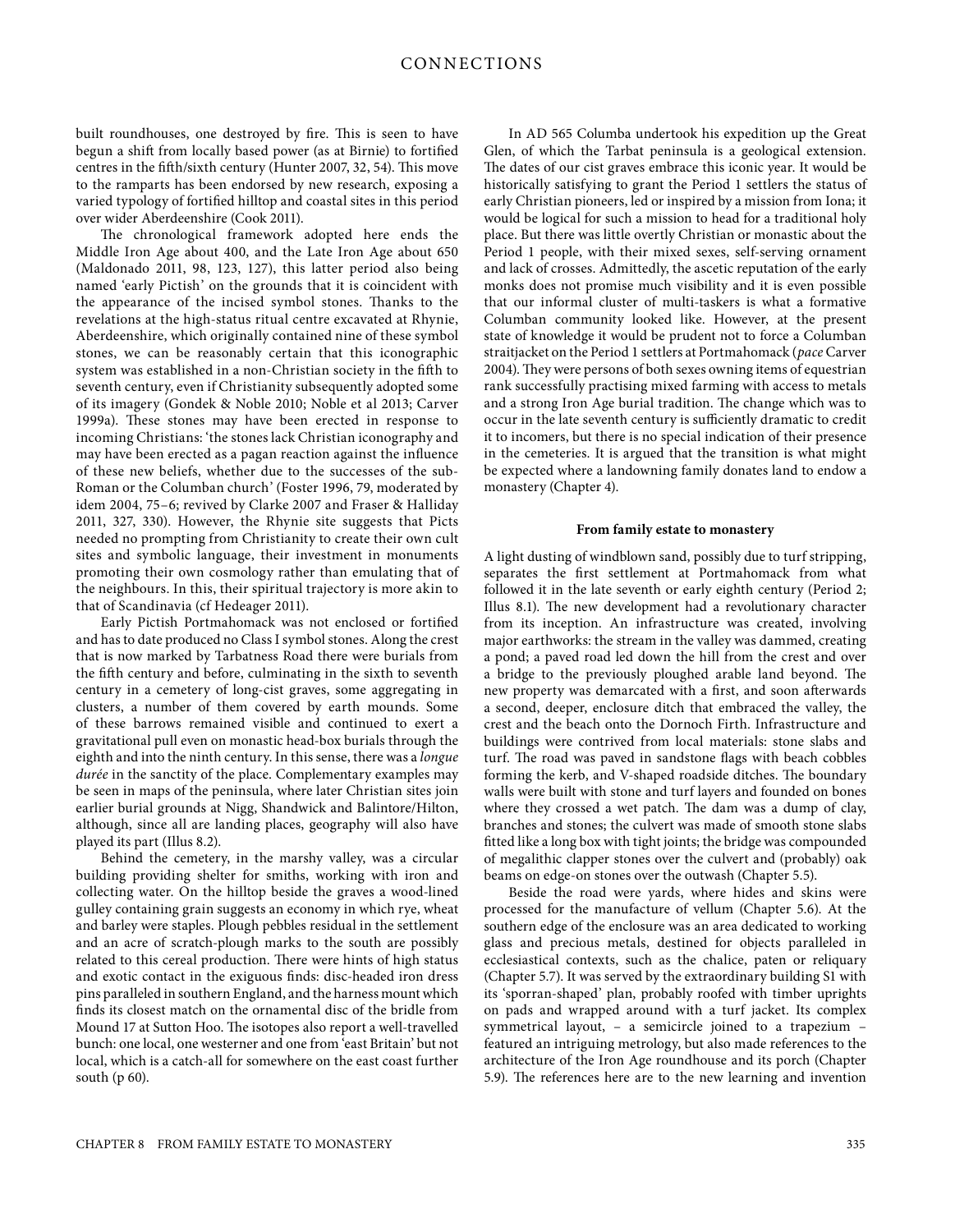<span id="page-5-0"></span>

*[Illustration 8.2](#page-4-0)*  The sequence on the Tarbat [peninsula,](#page-6-0) Periods 1–4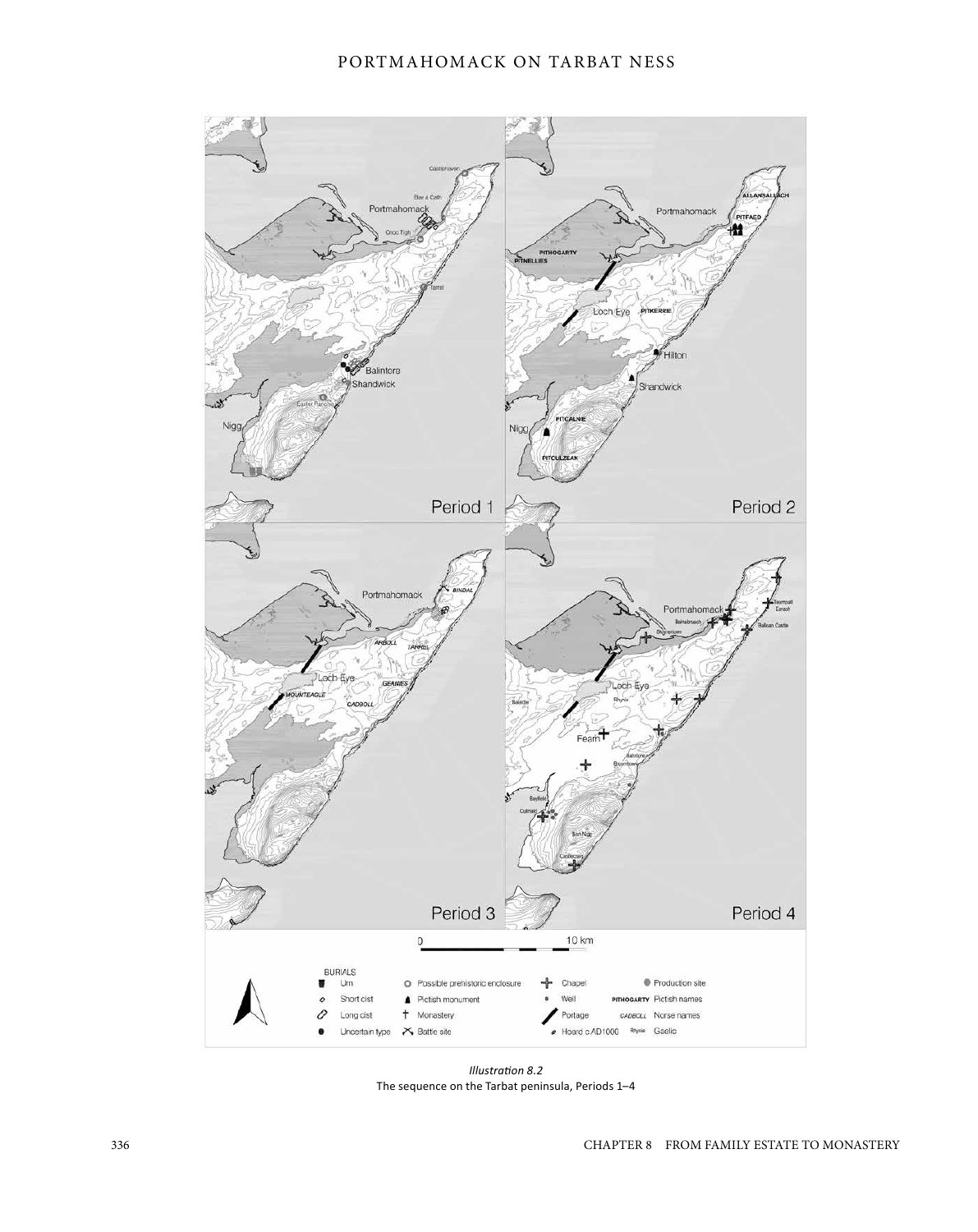<span id="page-6-0"></span>counterpoint inherited from the Iron Age.

On the hill there may (or may not) have been a church (Chapter 5.4) but there was certainly a cemetery. The new burials were added to earlier cist graves in the same place, but the burial ground was now constrained in its boundaries. The characteristic new rite consisted of small stone slabs placed by the head or body or encasing the head, and the graves were oriented W–E and place side by side in N–S rows (head-box burials; Chapter 5.2). There were stone grave markers, many simple and geometrical, featuring little more than the cross. But there were more lavish memorials too. A recumbent monolith with images of a boar and lion was probably the lid of a sarcophagus. Monuments were created on an increasingly massive scale, with three great cross-slabs erected in the later eighth century and a cross-shaft at the end of the eighth or beginning of the ninth. These ceremonial crosses were placed at the edges of the inner precinct, where the existence of a church is strongly signalled by fragments of architectural sculpture (Chapters 5.3). The accomplishment and grandeur of these monuments is matched only by those erected at Hilton, Shandwick and Nigg at the same time (Illus 8.2). Together they proclaim the initiation of a major high-investment project that embraced the whole peninsula and was international in outlook (Chapter 5.10). The allegiance of the monuments was multiple: a huge cross on one side, a name writ large in Pictish symbols on the other, argued here to signify a holy person, celebrated in an anecdotal hagiographical image. The ornament refers to exemplars from Ireland, Northumbria, Mercia and also Strathclyde and Cumbria. References to Rome operated here at a more muted level, perhaps in the form of the road.

This enterprise was operated by a specialised group, if we are to assess it from those buried on the hill. With minor exceptions, they were all adult males, some elderly. Of the seven tested, three were locally born, two from elsewhere on eastern Britain and two were of Scandinavian origin, the latter not buried with headboxes but placed together and integrated into a row. There was no one from the west in the sample. This endorses the impression of an international project, with Pictish ownership. The model of an indigenous response to an exotic initiative is also exemplified by the ingenious ways in which the occupants met the demands of new ritual. Lacking lime for preparing vellum, they synthesised it from seashells and seaweed. Lacking high-grade fuels they recycled animal bone as 'bone coal'. They probably obtained oil for lamps or chrism from seals, dolphins and whales. No amphorae reached Tarbat, so another form of container (skin?) or another form of wine (barley?) must have supplied the Eucharist.

The economy was built on cattle, with pigs and goats also providing some meat (Chapter 5.8). Barley was cultivated, but most of the expected fruits, berries, nuts and vegetables eluded detection. Some fish and shellfish were eaten, but the diet of all the tested individuals was based on terrestrial protein and with little seafood. The cattle were slaughtered late, having provided milk, butter, cheese and pulling the plough and carts. Calves were slaughtered to provide vellum. The economic assessment was that the establishment was more than self-sufficient. Spiritual benefits could be purchased by endowment, and once the community had the run of the peninsula, there was grazing and arable enough to support labourers, smiths, sculptors and artisans on a foodfor-output basis. All this was done for the greater glory of God, but the institution would need to acquire resources from outside the region, principally precious metals, and assuming these were not donated, a food surplus would need to be converted into commodities to pay for them. It is argued (Chapter 5.8) that the most likely form of currency was the tanned cattle hide, a form of wealth that could be created locally, stored and transported, and provided an essential material for dressing, fighting, riding, sailing and drinking.

The interpretation of eighth-century Portmahomack as a monastery, and of Tarbat as its territory, is based on its singlesex cemetery, the output of its workshops, its economy, and its huge collection of carved stone monuments with Christian and in one case (Nigg) specifically monastic references to St Paul and St Anthony. The emphasis on ritual in burial, stone carving, architecture, and the manufacture of books and ecclesiastical vessels suggests this was a monastery which in its heyday formed part of the wider insular network and shared its values and promoted its agenda. How did these ideas get to Easter Ross?

# **Monastic origins**

If the internet state is a state of the internet of Britain and the internet of Britain and the internet of Britain and the internet of Britain and the internet of Britain and the internet of Britain and the internet of B The rationale of founding a monastery at that particular time and place can be sought in the activities of missionaries, or in terms of previous ritual practice, or as part of a wider trajectory, which (it will be argued) is not only ideological but political and economic. Portmahomack is not mentioned in any early record and its founders are unknown. Its church was medieval and is dedicated to St Colman. Among the numerous bearers of this name was the Bishop of Lindisfarne who was on the losing side at the Synod of Whitby in 664, and thereafter travelled with his companions via Iona to set up monasteries in his native Ireland (HE IV.4). He is not known to have been active in Pictland, but may have been celebrated there at the turn of the century; or his dedication at Portmahomack may have been retrospective. Many named champions of monastic and 'apostolicist' (pro-Roman) Christianity were active about the time that the Tarbat monastery was founded, including Adomnán at Iona (Fraser 2009, 220). Some Irish intervention in Easter Ross is still probable; but given the later date (more than a century after Columba) for the material beginning of the monastery, the lack of imported pottery, and the presence of an eighth-century sceat, the odds have shortened on a Northumbrian initiative. Nechtan's embassy of 710 to Ceolfrid (HE V.21) will have opened or enlarged the dialogue with Northumbria. Perhaps an agent was the shadowy Curadán-Boniface (Macdonald A 1992); but a more attractive candidate for the local mover and shaker is the Hendersons' suggestion of the energetic Egbert. An Englishman sworn to permanent exile, he was a tireless advocate of unified monastic practice and a transporter of books and relics, on both sides of the Channel and the Irish Sea (Henderson & Henderson 2004, 216, 223). Egbert was a bridge builder, champion of *peregrinatio* and sponsor of continental missions (by Wictbert and Willibrord) (Levison 1946, 44, 53). In AD 714 he was inspired to abandon a trip to Germany and go instead to Iona where he was instrumental in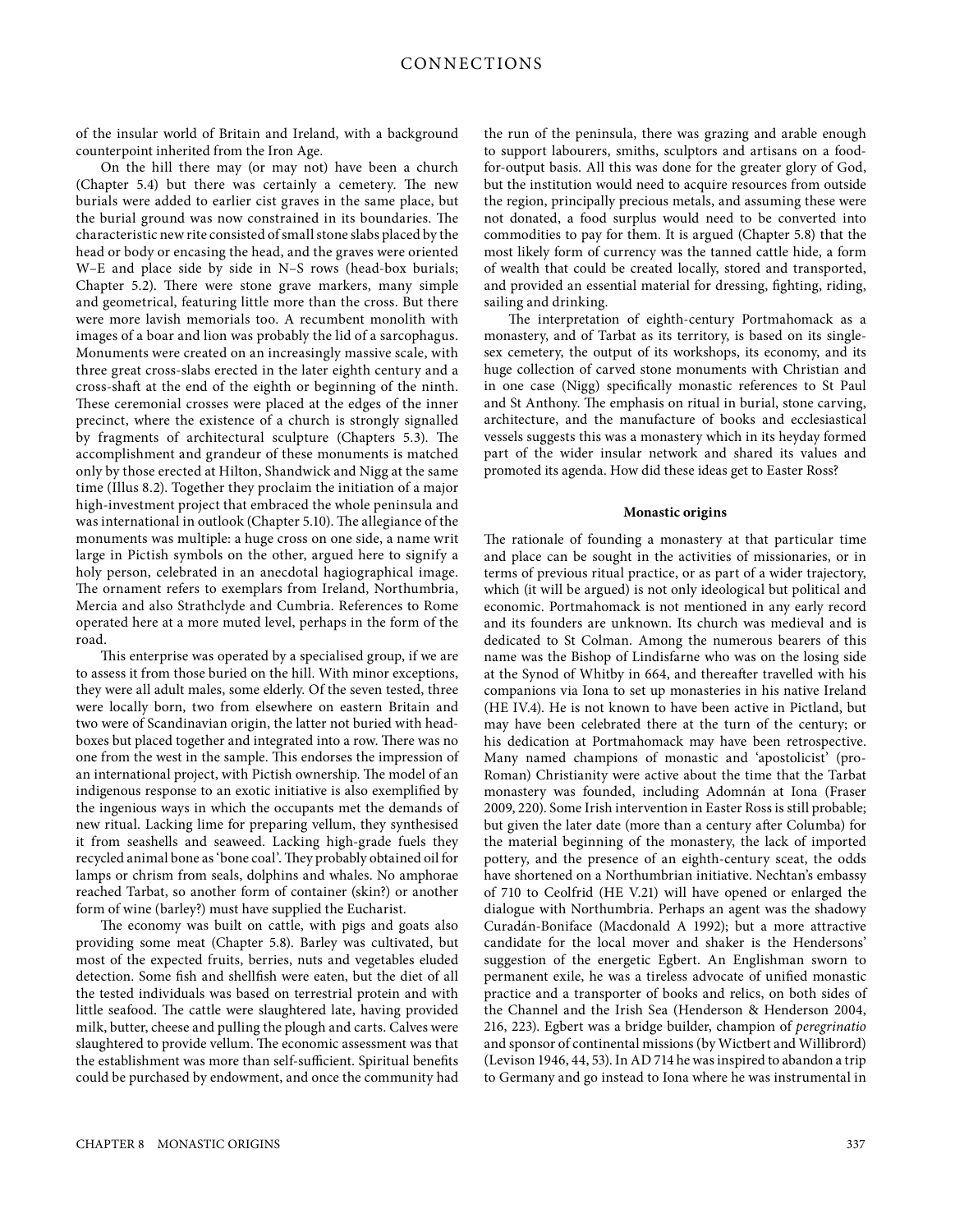uniting the community with the Roman project in AD 716. Here he died thirteen years later aged ninety (HE V.22). Bede notes that this inspiring teacher and diplomat at the hub of an international intellectual network also lived some of his voluntary exile among the Picts (HE III.27).

Not knowing who built or led the monastery at Portmahomack urges us to look for other clues. The basic necessities required from a donor are a parcel of land and a herd of cattle; this would keep the community alive, and from this a surplus could eventually be generated. Subsequent hints as to where the monastic inspiration is coming from should lie in the layout, the art and the nature of the people in the cemetery. Nearly all the indications are equivocal.

# *Layout*

The choice of site and the settlement morphology could provide pointers on whether local roots and old loyalties are being reconciled. Wearmouth and Jarrow seemed to have been founded on unexploited land (Cramp 2005, 23), but in the more northern and western areas there is more of an expectation that monasteries will refer in some way to what had gone before (Edwards & Lane 1992, 10). At its most basic, Celtic monastic sites follow prehistoric exemplars, while Anglo-Saxon monasteries follow Roman ones (Loveluck 2007, 201; Carver 2008c, 20–2). The exemplars in Scotland are not easy to pin down, but there are numerous examples in Ireland of the 'religious re-education' of prehistoric monuments (Swift 2000, 17–20; 29–31) and a case has been occasionally advanced for a spiritual alignment between monasteries and their Iron Age collegiate predecessors in Scotland too (Burn 1969; Carver 2009a).

Another way of defining the roots of monastic layout is to draw them not from earlier religious sites or contemporary cosmology, but from contemporary princely settlement. This is not easy as there are so few to cite, and in Scotland it seems likely that many will be constrained by fortification as at Dunadd (Lane & Campbell 2000) or the upland sites defined in Aberdeenshire (above; Cook 2011). In England the problem lies in distinguishing between aristocratic and monastic settlement; seemingly all are essentially 'minsters' (Blair 1996; Blair 2005, 266 et seq). In this light Tim Pestell has warned that with an excess of minsters 'we face the dangerous possibility of seeing an emerging Anglo-Saxon landscape governed at all its key, nodal, points by the Church, rather than the aristocracy and secular rulers who lived and died in the pursuit of power, and who were the church's sponsors' (Pestell 2004, 59). Alternatively, as more monastic correlates are claimed by princely sites (like styli) we can start to believe that there is no distinction between them (Carr et al 1988). This may be a product of difficult archaeology, as suggested by those sites where the two modes have been defined in different stratigraphic phases as at Flixborough (Loveluck 2001, 2007). That is not to say that one phase should always feed directly from the other. The monastic layout may emulate an axial princely layout, as at Yeavering (Blair 2005, 199–200), which may be owed in turn to a prehistoric exemplar (Hamerow 2012, 106). But neither need wholly wrest the primacy from more intellectual imperatives, such as the emulation of a quadrilateral Roman 'villa' at Jarrow (Cramp 2005, Fig 24.3) or the prehistoric symbolism of the triple oval enclosure at Nendrum (McErlearn & Crothers 2007, 393). The 'archaeology of difference' allows for many ideas to compete, but often one idea will be seen, from the material emphasis, to emerge and dominate, if only briefly.

If there can said to be a Scottish model, it is neither oval nor quadrilateral, but the shape of a flattened C, with its terminals in water, either of the sea (Iona), a river (Hoddom) or a firth (Portmahomack). At Portmahomack the church on the hill had an early (if undated) oval churchyard, and the proposed siting of the crosses mark it out (Chapter 5.3). Those approaching from the valley and the metal workshop entered a craft area dedicated to hides and vellum, via a bridge and passing through boundary walls. The road continued upwards towards the site of church and cemetery. These are hints that the interior was partitioned with the kind of concentric arrangement seen at Clonmacnoise. But at present it has to be said that we have very few monastic layouts, and remarkably few convincing enclosures. More grievous still we have very few princely settlements to compare them with. In this state of knowledge it would be incautious to generalise, other than noting that permanent settlements require water, drainage, good soil and a landing place. Perhaps monastic communities shared a talent for discovering and adapting suitable sites, each in its own way.

In the heyday of the monastic achievement, the peninsula itself can be said to have adopted a layout, its territory marked by grand cross-slabs at the landing places (see above). Each of these have, or once had, a view over a different piece of sea, and conversely would have acted as a seamark for travellers coming from the Cromarty Firth [\(Nigg](https://canmore.org.uk/site/15280)), from Moray [\(Shandwick\),](https://canmore.org.uk/site/15278) from the northern Moray Firth [\(Hilton\)](https://canmore.org.uk/site/15261) and from the Dornoch Firth [\(Portmahomack\)](https://canmore.org.uk/site/15662). Since each of these was sited at an ancestral burial ground and since each is argued to represent a particular saintly dedication, it can be surmised that they acted as devotional stations around which the community and its visitors may process. In this they have drawn inspiration from the kind of sacred landscape mapped at Inishmurray (O'Sullivan & Ó Carragáin 2008).

# *Attributes*

Assembling the elements of the monastic package in new territory will have presented more challenges than merely creating a working farm. In our case, there are ritual necessities that are novel, and would have to be imported, like writing and Christian iconography, while others rely on imported material, like precious metals; others must be imported as a concept, but can be built according to local preference, like watermills and churches, others can be learnt but resourced and executed locally, like vellum-making. Other ritual investments are rooted in the local past, but adapted to the needs of Christianity, like the standing stones, a feature of the landscape since the Bronze Age. Sculptural experts could be recruited from their previous profession making Class I stones and rapidly trained (no doubt with imported masters as well as imported motifs). They emerged within a century as top-of-the-range artists with an innovative repertoire. This second phase of Pictish carving, with cross-slabs squared and carved in relief (Class II), gathered the spiritual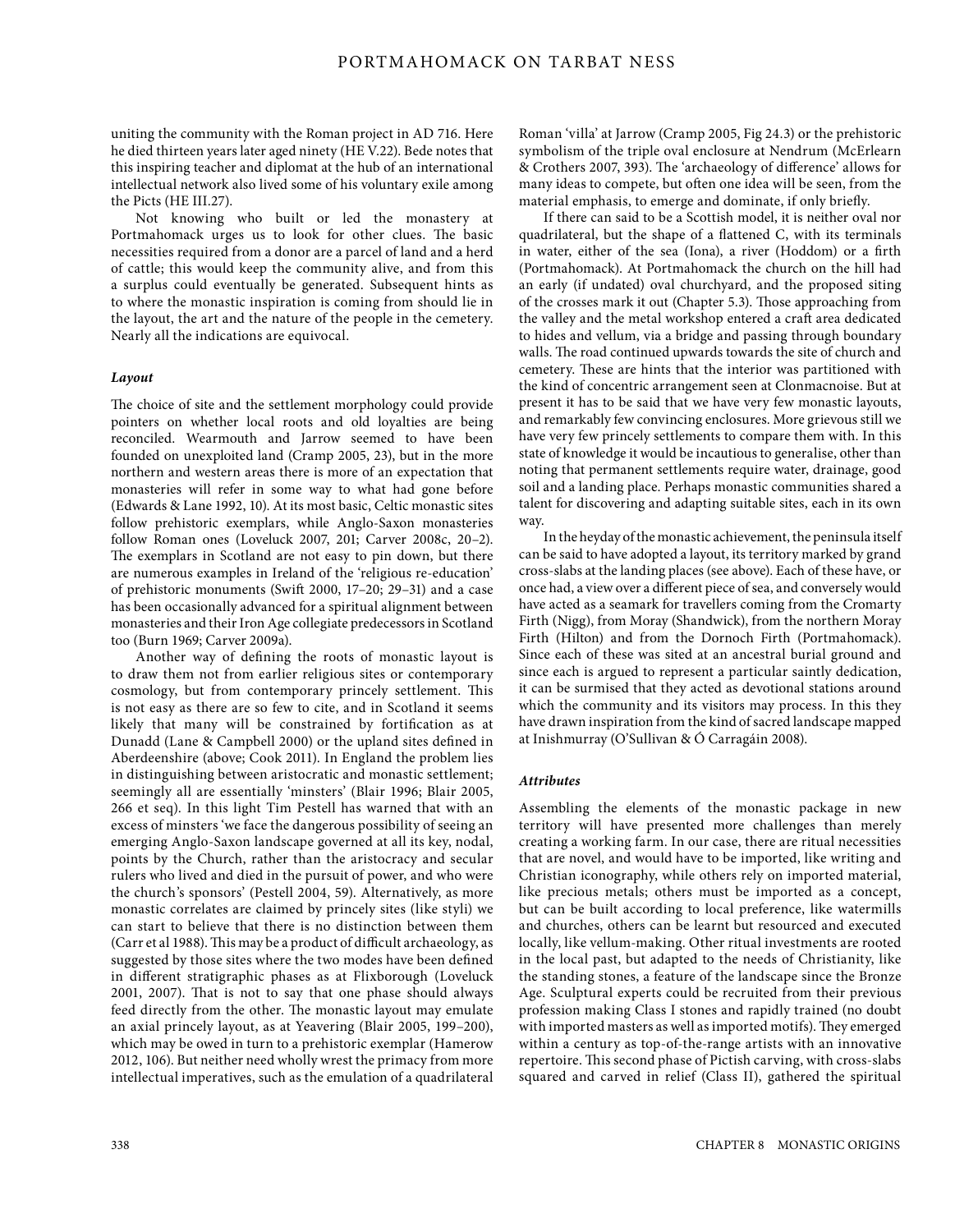# CONNECTIONS

it at one special place in the region (Gondek 2006). Cist graves are Iron Age in origin, but it would appear that head-box graves are imported or evolved locally. Numerology is arguably rooted in local wisdom, as are the itineraries of pilgrims (ÓCarragáin, T 2003a). The cult of relics, the form of the tonsure and the calculation of the date of Easter have all been suggested as having their fiercely defended particularities in the previous Iron Age (Venclova 2002; Carver 2009a) (Illus 8.3).

There are some indications that the new skills did not endure, at least not here. If books were made in the eighth century, there is a lack of literacy by the ninth, such that it is difficult to point to a

manuscript of Scottish provenance before the tenth century *Book of Deer* (Gameson 2011a, 5–6). On the other hand, so much has been lost (Henderson & Henderson 2004, 215 et seq).

# *Contacts*

The isotope measurements made on the remains of those buried in the cemetery suggest a mobile population before, during and following the monastic experiment. Pictish and other Britons, and even two persons of Scandinavian extraction were members of the community, but, read from our samples, the monastery is actually the one period in the whole of our story in which locals dominate. For a member of an international movement, Portmahomack is also an importer of very little. In half a hectare of sieved excavation there were no sherds of Mediterranean, North African and Aquitainian pottery such as was reaching Wales, Ireland, Dunadd and even Inverness (Campbell 2007; Doyle 2009; Kelly, A 2010). However,

the artists and artisans of Period 2 at Portmahomack are full participants in the northern sacred insular output. Only one grave marker (TR22) is considered as an actual import (although its provenance is untraced). All the plainer grave markers are well paralleled at Iona and other sites on the west coast. Some of grander cross-slabs, such as Hilton and TR1 seem to make close references to forms that occur in Northumbria and Mercia as well as southeast Pictland. In the later part of the eighth century and into the ninth, close affiliation with the south-west, as in Strathclyde and Galloway, is suggested by the elements of the later Cross D (Chapter 5.3, p 168). It is hard to pinpoint an origin here, such as might be associated with a particular missionary or kingdom. It seems rather that Portmahomack had its own researcher, its own Benedict Biscop, scouring Britain and Ireland for ideas, but putting a local stamp on the home institution, exemplified by the carved Pictish symbols. A longer journey, over the Alps, to Rome or Bobbio, might have inspired that unique human corbel, currently the best evidence that Pictish Portmahomack had a church (p 150).

A single tiny silver 'porcupine' sceat represents an import issued around AD 715–35 and likely to have originated in the Rhine delta. Together with the 'Woden/Monster' from Dunbar it provides 'important evidence for contact between eastern Scotland and the Continent fifty years or more before the traditional date for the beginning of the Viking Age' (Blackburn in Digest 6.2). The monastery at Portmahomack is essentially a phenomenon of the 'long eighth century', ranging from about 680 to 810 and noted over much of Europe as an era of increasing affluence and interaction (Hansen & Wickham 2000). But more than a tiny coin connects the rise of Tarbat with contemporary movements on the continent.



*Illustration 8.3*  Monastic inspiration: local and exotic

# **The politics of monasticism in Europe**

 The monastic idea grew as an integral option within Christianity in the fourth to sixth century, flourishing on the continent of Europe by the sixth to eighth. However it was not the only spiritually driven enterprise at that time. In Scandinavia, cult sites contemporary and analogous with monasteries have been revealed in recent years in increasing numbers and complexity. These relatively well-studied places are of particular interest in that they show not only the lure of such specialist intellectual centres but also their economic contribution and how it changed. Dagfinn Skre defines a first group of local centres – all cult sites (comprising Gudme, Sorte Muld, Tissø, Uppåkra and Helgö) operating before 700, where those seeking spiritual benefits also facilitated the transfer of goods through votive offerings or endowment leading to the generation of capital and the promotion of seasonal markets (Skre 2012, 52–3; Jørgensen 2003; Arrhenius & O'Meadhra 2011). In a second, eighth-century stage, 'nodal centres' arise in liminal locations, examples being Aarhus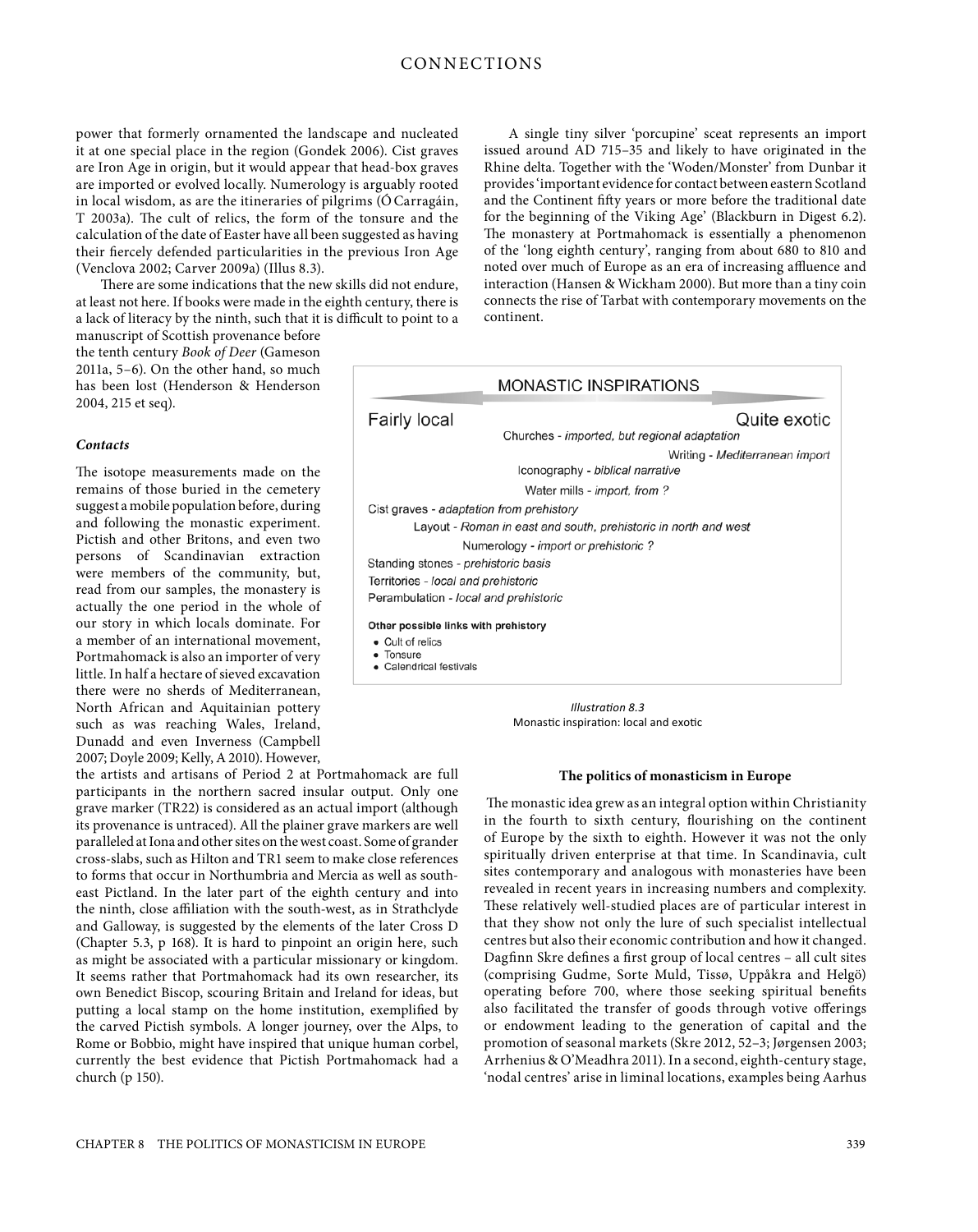and Ribe 1. Here raw materials are brought in from abroad, for example glass, and the products, for example beads, are traded over long distance. These sites are no longer constrained by their spirituality, but embrace a new commercial 'mentality' (Skre 2012, 55). Their analogues in south England are *wics* or emporia (Pestell & Ulmschneider 2003; Jørgensen 2003; Skre 2008; 2012). After 800, in a third phase, there emerge real towns, the four permanent producer and trader sites of Hedeby, Birka, Ribe and Kaupang (Skre 2012, 57).

In an earlier model, Doherty (1985) cited the monastery as a prime mover in urban development, a good idea that became rather entangled in the debate over the sense in which the early Irish monastery actually was 'a town' (Clarke & Simms 1985), as opposed to the phases in which it manifested urban trends. Doherty himself emphasised that the process was evolutionary, citing the pull of prehistoric cult centres and the demonstration owed to Paul Wheatley that the origins of cities in *all* the regions of primary urban generation could be traced back to a ceremonial complex as opposed to a citadel or market place (Doherty 1985, 46). By the seventh/eighth century, the monastery had achieved a monopoly of endowments and donations, and by 800 its centrality is well established (ibid, 54). By 900 public buildings and open spaces had been added around the sacred precinct, and 'the cult centre itself was at the centre of a complex redistributive system' (ibid, 60, 66).

Recent studies of the monastic outcome in France offer a different trajectory although still related in that it involves monasteries acting as creators of wealth and agents of political change. Stéphane Lebecq shows that, from their foundation in the fifth/sixth century, the monasteries of central and southern Europe were located on the busy routes, in the shadow of the city walls. Even Fulda, said to have been founded in a *horrendum desertum,* was actually placed in a fiscal estate with a monumental Merovingian villa at its centre. By the seventh century, aristocrats were endowing monasteries with vast estates together with the men who worked them (2000, 127–30; see also Dell'Acqua 2001). The monasteries felt the need to acquire additional property by the sea, including salt flats for grazing and making salt, and coasts for fishing and hunting marine mammals 'much sought after for their meat, for their bones and especially for their blubber' (Lebecq 2000, 131). Monasteries could easily become economic centres and after they became beneficiaries of tolls and tithes in the eighth century, they also became centres for redistribution and the resale of surplus (ibid, 138). Monasteries are recorded as having their own merchants who plied the routes with their pack animals, carts and boats, bringing back furs, fabrics, ambers and illuminated gospel books (ibid, 146–8).

Joachim Henning's archaeological inquiry asked when and how far monasteries were actually engaged in manufacture, as opposed to attracting gifts and exchanging benefits. He catalogued every example of craft in central Europe and found that while there was only one example of a monastic production site in the seventh century (at St Denis), this shot up to eighteen in the eighth and declined again to six in the ninth. Examples of eighth-century production sites included Fulda (glass-working, bronze casting, combs), Corvey (glass, bronze) and Lorsch (glass, combs). He concluded that during the eighth century, monasteries were on a par with the wics/emporia to the north and did the same kind of things, under a different ideological governance (Henning 2007, 18).

This is not to deny initiatives to the aristocrat (Wickham 2005, 760–7, 818; Hodges 2012) or the enterprising merchant (Theuws 2012, 34; McCormick, M 2001; 2007, 44; 2012), who surely had a finger in every promising pie. It is only to say that monasteries were players in the economy and politics of eighthcentury Europe; and in some places, particularly the Gallic and Celtic west, were the dominant economic force. Even in our age it would not be inconceivable to have the political agenda set by religious conviction rather than by wealth creation or a king. As argued above, the cult sites of the north and east seem to morph readily into trader-led establishments, manifestations of an ideological revolution that helps to give the early Viking wars an economic context (Carver 2016).

# **The return of commercial imperatives**

The European turn towards commerce, even within monasteries, provides a context for our site in Period 3. Admittedly the 'turn' was here somewhat enforced, since the Portmahomack monastery offers convincing evidence for destruction by Vikings in the late eighth/early ninth century. A major fire consumed the northern workshops and carved stone monuments were broken up and tipped onto the smouldering ruins (Chapter 5.11). One or two of the inmates died of sword wounds. After only a short interval, the settlement revived, with some continuity but also with a change of character (Period 3; [Illus 8.1\).](#page-3-0) Burial, including head-box burial, continued on the hill and made use of existing grave-rows for another century; and those buried are still only men. A new workshop of metal-smiths sprang up over the ruins of the vellum workers. They used the same technology as their predecessors had in the southern workshops (moulds, crucibles and bone coal). The metal workers chucked their debris into the pool, which still held water. They repaired the road, presumably to maintain access to the southern fields, where the conversion of the former metalworkers' hall to a kiln barn showed the new priorities in Sector 1. Another heated building associated with grain was constructed further east. These farmers were now less concerned with cattle, and were growing grain. The change from pasture to arable, from cattle to grain, from the manufacture of symbolic to consumable goods and from spiritual benefits to commerce seems to epitomise the transition from Period 2 to Period 3.

The transformation of the vellum workshops into a manufactory included the production of weights, two of which are related to the Scandinavian network. It may have been the virtual absence of coins that urged the adoption of weighed bullion (Wastling in Evans & Loveluck 2009, 422) or the rationale of exchange itself might have changed to one more suited to constant bargaining (Hinton 1996, 60, 100). The change from cattle to arable farming suggests the commoditisation and distribution or sale of a grain surplus to support dependencies or allies (McCormick F 2008). Similar transitions would appear to have taken place at Wearmouth/Jarrow. The workshops of Building D at Jarrow remained in use and their occupants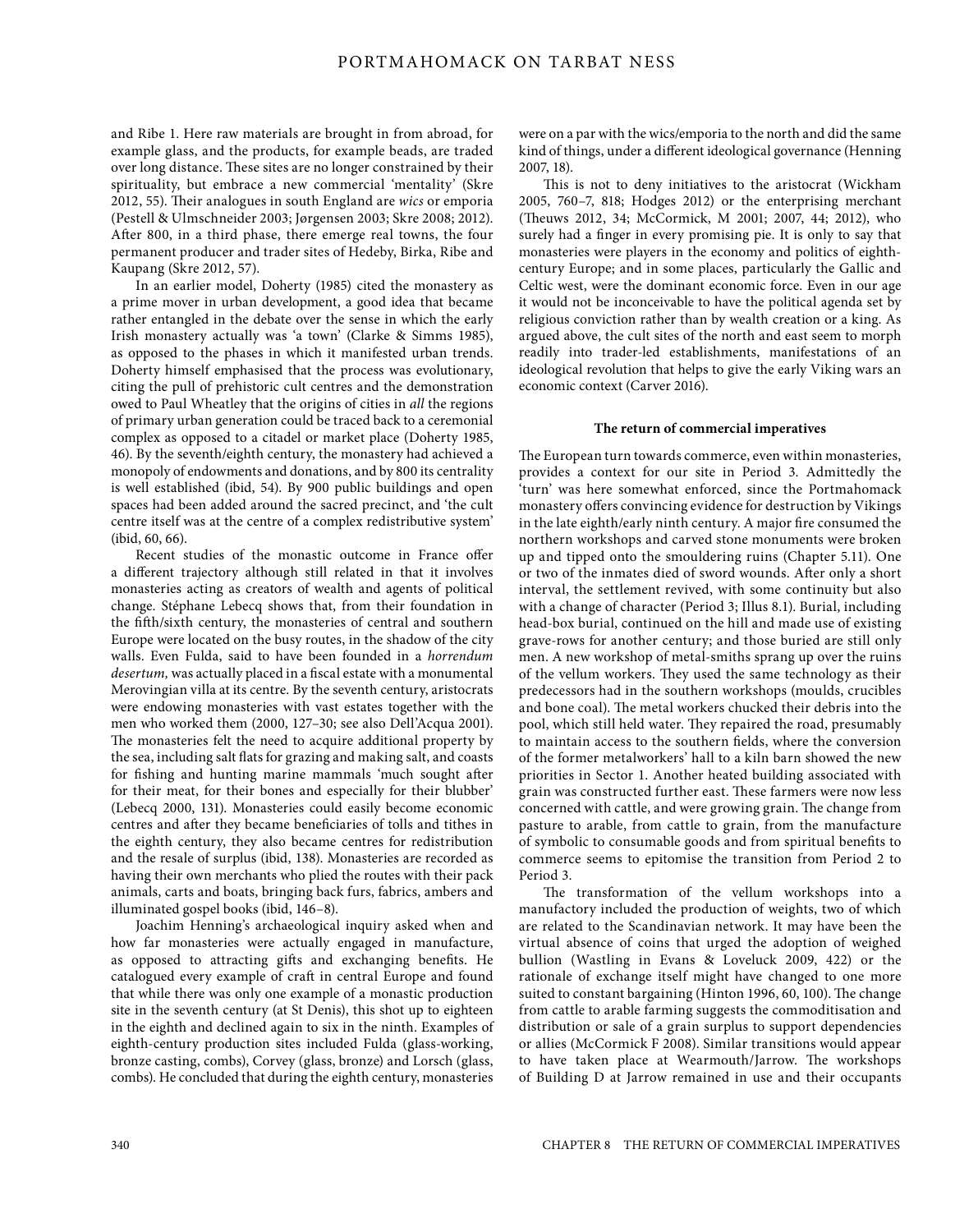2005, 219–29). They were now making or using strap ends (CA35) and hooked tags (AG1-2; CA36) (Cramp 2006, 230, 234). Professor Cramp comments; 'the latest phases of the workshops alongside the river confirmed that the functions of these

areas changed through time and that monasteries were not static entities, but reflected changing economic strategies' (2005, 360). She sees a lower level of commitment to the monastic project after 800, symptom of a society destabilised by the Viking raids.

Perhaps the Period 3 establishment at Tarbat could also be seen as the continued existence of the monastery in another guise. Could its occupants have been the same people in new robes, a genus of 'adaptable monks' who, like the Vicar of Bray, recognised what was necessary for survival, and signed up to it? At Clonmacnoise, the early settlement of the seventh to eighth century was reorganised and expanded between the ninth and eleventh century, with the industrial working of antler, bone stone, lignite, bronze, glass, silver and possibly gold (King 2009, 333). While the seventh/ eighth-century phase had an emphasis on mature cattle (McCormick & Murray 2007, 213), the ninth-century expansion was reflected in an increased exploitation of red deer. The exploitation of antler and output of metal products resembles that of Dublin and has accordingly been declared 'urban' (King 2009, 338; Soderberg 2004a; 2004b). The examples from Ireland and Northumbria support the idea that monasteries such as Iona, Clonmacnoise and Jarrow, while not 'urban' in any useful sense, were engaged in the generation of surplus through the management of cattle and later with some symbolic dividend – red deer, the 'wild cattle' (Soderberg 2004a).

But this is not quite what happened at Portmahomack. Numbers of red deer decreased. The smiths made themselves at home, but their order book was meeting different demands – pins, belt plates and weights. The scale is not urban and only just industrial. Unlike at Clonmacnoise no more sculpture was made. The smiths worked on a carpet of smashed-up sculpture laid as hard-core, adapting some of the carved fragments to line a drain. This does not seem consistent with a devotional community of the kind that contained staunch believers, prepared to die to protect a reliquary. If local people turned to manufacture and commerce this was a survival strategy made necessary by the age.

The adaptability of some members of the community and the dispersal of others is consistent with a period of war. The



*Illustration 8.4*  Insular places mentioned in the text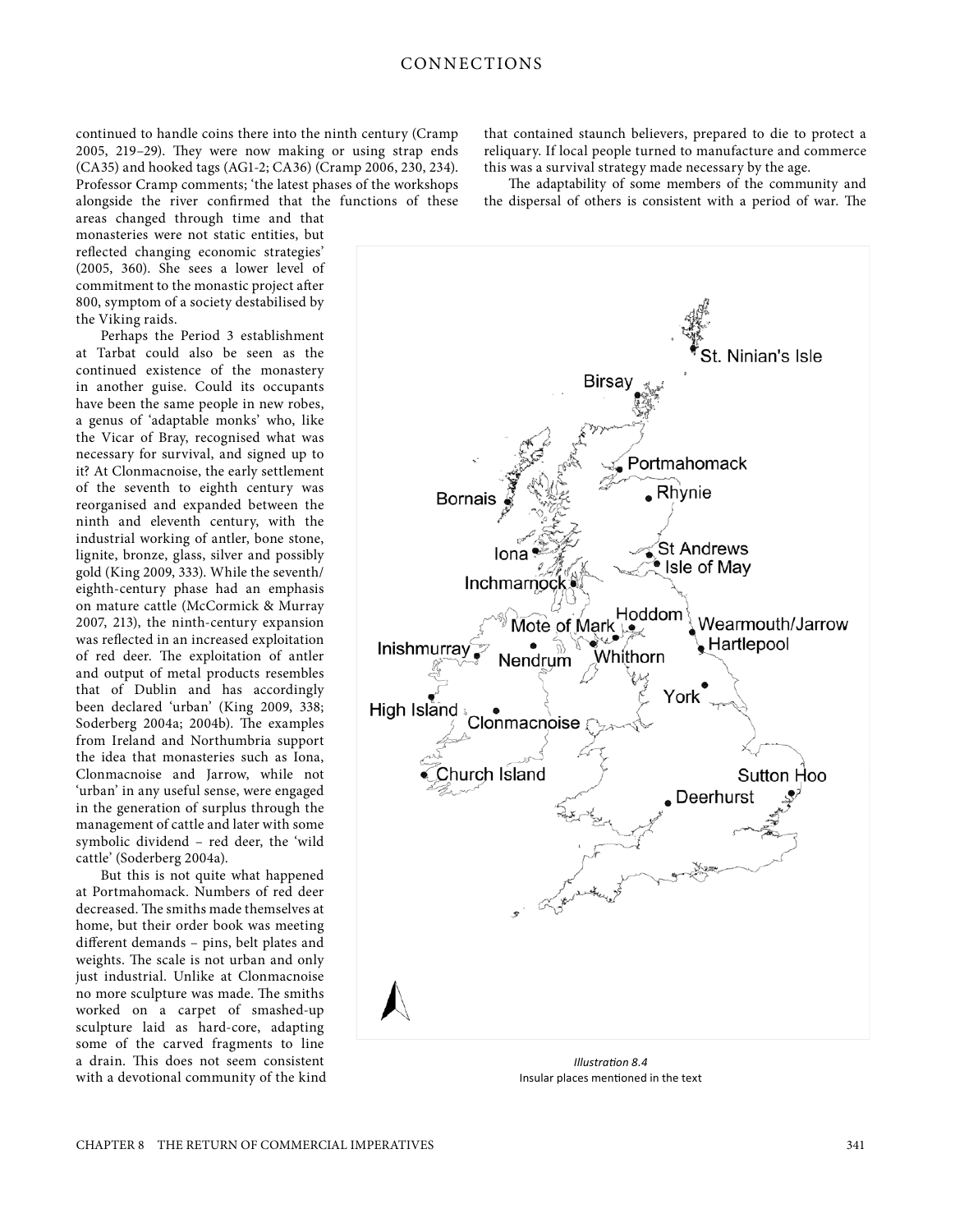# PORTMAHOMACK ON TARBAT NESS

background, obscure as it is, suggests that Scots and Norse fought for the control of the Firthlands through the ninth to eleventh century, and the Picts lost to both. We can guess that lands formerly within the monastic estate were redistributed to new owners, ostensibly given Norse names (Arboll, Bindall, Cadboll, Geanies, Shandwick; [Illus 8.2\).](#page-5-0) However the main post-Pictish legacy in this part of the east coast was not Norse but Gaelic. The Moray Firth as a whole became a Scottish province, repelling the Earls of Orkney and extinguishing Pictish culture. Tarbat itself is among the places named in Gaelic, one of the few indications that the portage remained, or became, of importance in the ninth century.

The reborn settlement at Portmahomack occupied a strategic location in the long struggle for mastery of north-east

Scotland, but it was not itself active for long. Metalworking beside the pool is unlikely to have endured beyond the ninth century, and the same is argued for most of the burials (not many now) that were interred in the church. In *c* AD 1000, a hoard of silver buried on the hill contained English and Frankish coins and Scandinavian ring money. This speaks of the new opportunities offered by a North Sea maritime market place, or perhaps of the end of them. In 1035 a sea battle was fought at Torfness showing that, as in contemporary England, the competition to control Britain and decide its political direction was far from over.

In the absence of a documentary notice, whether the monastery at Portmahomack was actually destroyed by Vikings is likely to remain beyond proof. Ó Floinn (1998, 98) warns, 'the evidence from Clonmacnoise and elsewhere cautions against generalising about the effects of, say, Viking raids on artistic activity at monastic sites. Each must be examined separately to establish the local conditions within its region at a given time.' This sensible advice actually catches the mood of current archaeological research, which is essentially to let every site tell its own story rather than search for ways to conform to a generalised picture. Nevertheless it can be accepted for north-

east Britain that Viking raids on monasteries were a feature of the late eighth and early ninth century, after which much ecclesiastical land appears to have passed into the hands of the laity (Pestell 2004, 74). That is not to say that the laity were necessarily different people. A natural survivor will throw off one robe and put on another, driven by the ideas of the day.

Some modern readers will find it possible to see the Viking raids as liberating, a prelude to a new commercial principle that released energy and opportunity from the lower levels of society, and not necessarily only in those of the Viking persuasion. Had Easter Ross become fully Norse, like Orkney and Shetland, these opportunities might have broadened. The trajectories described above suggest that even in the most rigid and ascetic institutions there were trends towards intercepting the stream of wealth. The transition from a monastic to a commercial centre was not therefore only a matter of external force. Monasteries and wics differ most in whom they primarily serve: God, the market or the king. Taking sides is therefore about which ideology is espoused, and the alliances are more political than ethnic. For some, the new dispensation is resisted unto death. For others one kind of service supplants another.

It is not straightforward to assign an ideological stance to the incoming Scots. Some no doubt signed up to the enterprise culture and became merchant adventurers, while others



#### *Illustration 8.5*

Europe with locations of selected places mentioned in this book. For citations in text please see index. 1. Portmahomack; 2. St Ninian's Isle, Shetland; 3. Birsay, Orkney; 4. Clonmacnoise, Ireland; 5. Sutton Hoo; 6. Helgö; 7. Birka; 8. Tissø; 9. Kaupang; 10. Hedeby; 11. Domburg (Rhine estuary); 12. Ribe; 13. Fulda; 14. St Denis; 15. Castelseprio; 16. Bobbio; 17. Malles; 18. Rome; 19. Ravenna; 20. Byzantium

transferred with their monastic treasures to Ireland. In the Moray Firth we hear only of kings and battles, on which there is a persuasive opinion that the Pictish powers were eliminated through violent Scottish conquest (Wormald 1996; Chapter 1, p 11). To date, archaeology has succeeded in contributing little to this question, which consequently remains an attractive research objective. As sketched in Chapter 6, the Moray Firth in the ninth to eleventh century was a theatre of war, as hard fought and as consequential as its contemporary battleground in Wessex. The forts, ships and weapons, industries and artistry of